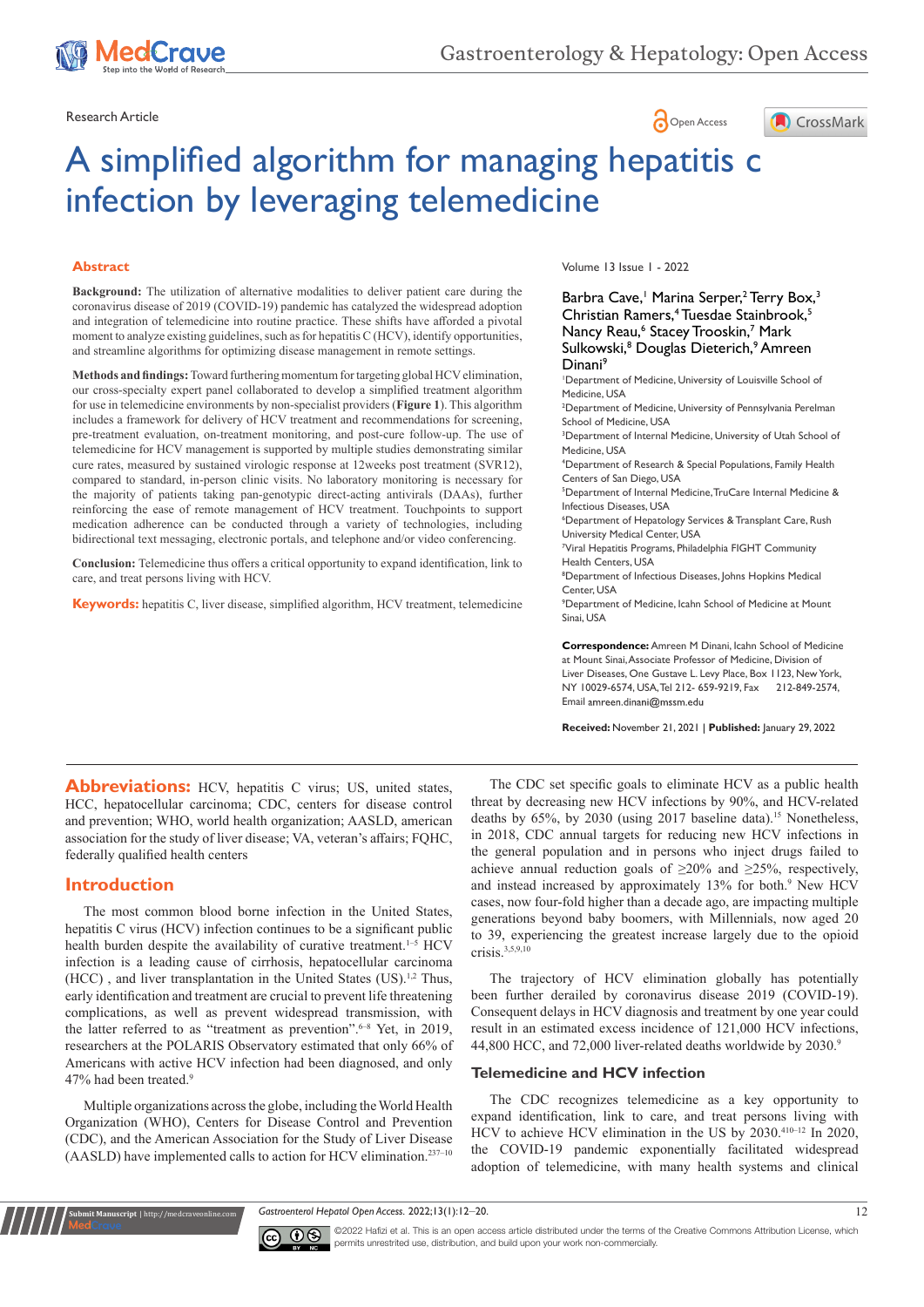practices delivering most, if not all, patient care remotely at the peak of the pandemic. With more patients and providers becoming accustomed to and experiencing the benefits associated with virtual encounters, telemedicine's contributions as an integral part of the health care delivery system are likely to be widely recognized and implemented.

Multiple studies have demonstrated the value of telemedicine in the management of HCV infection in various settings, including primary care medical practices, community health centers, prisonbased settings, Veteran's Affairs (VA) health care, and substance use treatment programs.<sup>10–21</sup> Compared to standard, in-person clinic visits, the use of telemedicine for HCV management is associated with:

- **•** Similar cure rates, as measured by sustained virologic response at 12 weeks post treatment (SVR12)25–27, 29,32,10
- Increased uptake of HCV treatment initiation<sup>23,26,30</sup>
- **•** Decreased time to HCV treatment and greater treatment completion<sup>23,26,30</sup>
- **•** Adherence to SVR laboratory testing24
- **Higher patient satisfaction rates and preference for virtual visits<sup>10</sup>**
- **•** Reduction in visit time (reduces need for travel and missed workdays)<sup>25</sup>

#### **Methods**

A committee comprised of 10 experts who specialize in different aspects of HCV care and demonstrated experience in utilizing in telemedicine was identified to serve as authors. There was representation from various clinical settings, including primary care, federally qualified health centers (FQHC), hepatology referral centers, and infectious disease practices. Based on each specialist's clinical and research interests, six sub-committees were formed (Testing and Screening, Pre-treatment Work-up, Treatment, Monitoring, and Posttreatment and HCC Screening). Each sub-committee was tasked with objectives that were presented at the consensus meeting in October 2020. Each sub-committee presented data and supportive evidence and a collaborative decision was reached about content to be included in the telemedicine algorithm.

# **Results**

#### **Screening Tele-Video Visit**

Screening for HCV should be integrated alongside other routine care practices measures in the primary care setting. While an in-person visit is preferred, screening can be conducted via a video conferencing visit if necessary. Recently, the US Preventive Services Task Force (USPSTF) updated and simplified their screening guidelines to recommend universal, one-time screening for all adults aged 18 to 79 years, as well as for all persons with risk exposures and at prenatal testing with each pregnancy (Figure 1 and Table  $1$ ).<sup>5</sup> A key component of telemedicine is to ensure testing is streamlined by combining tests where appropriate and avoiding unnecessary laboratory visits. In alignment with the USPSTF guidelines, we recommend HCV "reflex testing," by which blood samples testing positive for HCV antibodies (indicating current or past HCV infection) are automatically tested for HCV RNA by polymerase chain reaction (PCR; indicating current infection).

In patients with a negative HCV RNA test, no further action is required for patients with no risk exposures. In patients with ongoing risk behaviors, at least annual HCV testing (HCV antibody test with reflex to HCV RNA) should be conducted; in addition, risk-reduction resources and support should be provided (Table 1). Patients with a positive HCV antibody test, but undetectable HCV RNA likely experienced a past infection. Patients who have detectable HCV RNA should be informed that they have an active HCV infection and could benefit from further evaluation and curative treatment.

Table I HCV screening eligibility and interpretation of test results<sup>a</sup>

**HCV Screening Eligibility**

- **•** One-time testing for all adults 18 to 79 years of age
- **•** Prenatal testing with each pregnancy
- All persons with risk exposures<sup>b</sup> (periodic, repeat testing may be warranted)
- Annual testing for those with ongoing risk behaviors<sup>c</sup>

**Interpretation of test results Test results Action items Patient education and counseling** Negative HCV antibody test **•** No further action required<sup>d</sup> **•** At least annual HCV testing in patients with ongoing risk behaviors **•** Inform patient they are not infected by HCV **•** Offer resources (e.g., riskreduction strategies, social support) to patients with ongoing risk behaviors Positive HCV antibody test Undetectable HCV RNA **•** No further action requirede **•** At least annual HCV testing with HCV RNA in patients with ongoing risk behaviors **•** Inform patient they do not have a current HCV infection, but results suggest a resolved past infection **•** Counsel on preventing exposure to another HCV infection **•** Offer resources (e.g., risk-reduction strategies, social support) to patients with ongoing risk behaviors Positive HCV antibody test **Detectable** HCV RNA **•** Proceed to pre-treatment consultation for further evaluation **•** Inform patient that active HCV infection would benefit from curative treatment and that further evaluation is needed **•** Counsel on preventing transmission of HCV to others **•** Offer resources (e.g., risk-reduction strategies, social support) to patients with ongoing risk behaviors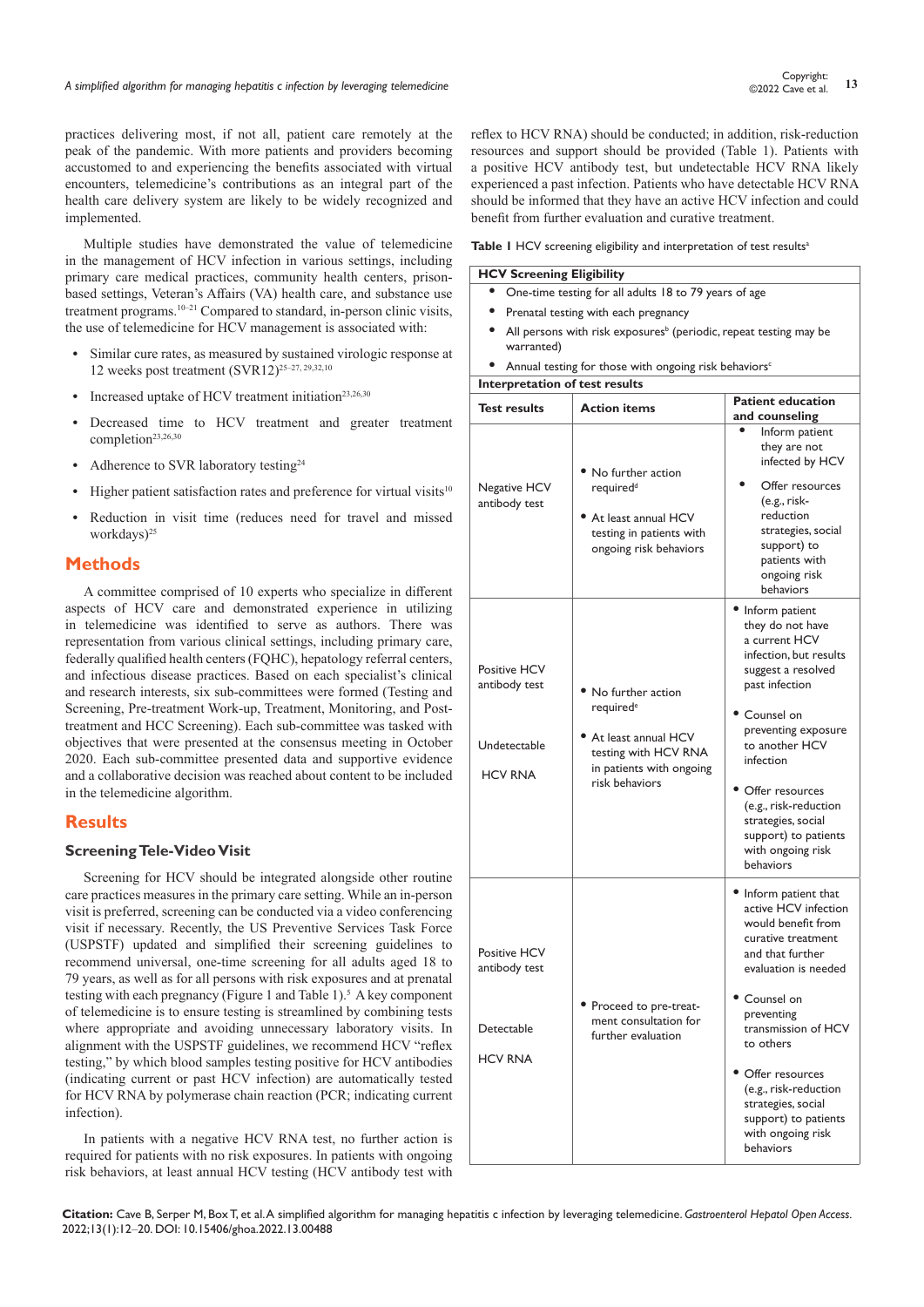AASLD, American Association for the Study of Liver Diseases; ALT, alanine aminotransferase; HCV, hepatitis C virus; HCWs, healthcare workers; IDSA, Infectious Diseases Society of America; PrEP, pre-exposure prophylaxis.

a. Based on the 2020 USPSTF, 2020 CDC, and 2020 AASLD/IDSA guidelines and recommendations.<sup>3,36,37</sup>

b. Risk exposures include: current or past injection or intranasal illicit drug use; men who have sex with men; children born to HCV-infected women; occupational sharps or mucosal exposure (e.g., HCWs); percutaneous/ parenteral exposures in an unregulated setting (e.g., unlicensed tattoo parlor); long-term hemodialysis; prior transfusion or organ transplant; incarceration; HIV infection; chronic liver disease and /or chronic hepatitis; including elevated ALT; sexually active persons about to start PrEP for HIV; and solid organ donors.

c. Ongoing risk behaviors include injection drug use, HIV-infected men who have unprotected sex with men, and men who have sex with men taking PrEP.

d. If recent HCV exposure is suspected, test HCV RNA or follow-up HCVantibody testing  $\geq 6$  months after exposure.

e. If recent HCV exposure is suspected within past 6 months, clinical evidence of HCV disease, concern regarding handling or storage of specimen, or if distinction between true positive and false-positive is needed, repeat HCV RNA testing ≥6months.

#### **Pretreatment tele-video evaluation**

A pretreatment visit should be scheduled as soon as possible after a detectable HCV RNA by PCR is received. The objectives of this visit are two-fold: (1) to obtain relevant signs and symptoms, clinical history, and laboratory tests, determine fibrosis stage, whether or not referral to specialist is warranted, and identify factors that may impact HCV treatment, and (2) to educate the patient about HCV, its modes of transmission and reinfection, and treatment expectations, alongside connecting them with support services to reduce high risk behaviors.<sup>37</sup> In the event an in-person visit is not feasible, a telemedicine appointment with video conferencing is recommended in order to inspect for stigmata of cirrhosis and other extra-hepatocellular manifestations.

#### **Physical examination**

Key stigmata of cirrhosis and extra-hepatic manifestations can be reasonably assessed via telemedicine through visual examination of signs of portal hypertension and cirrhosis. For instance, the eyes (e.g., jaundice); the skin and nails, especially palms, hands, and face (e.g., erythema, jaundice, purpura, spider hemangiomas, temporal wasting); the abdomen (e.g., ascites and gynecomastia); and general demeanor (e.g., fatigue, coordination, orientation, response latency) are all signs that can be seen via video conferencing (Table 2). Inquiring about fatigue, changes in the mental state or gait, and any other symptoms the patient may be having can also provide insight into possible encephalopathy or other complications. Most patients with cirrhosis are asymptomatic, and will not exhibit these signs until end stage of disease.

#### **Blood work and fibrosis assessment**

Laboratory evaluation should be comprehensive to minimize the need for multiple lab visits. Laboratory tests to assess liver and kidney function, and co-infection with HIV and HBV should be performed, if they have not been performed in the past 6 months (Table 2).37 HCV genotype testing can be performed but is not necessary or recommended with the use of pan-genotypic DAAs.<sup>11</sup> Patients who would benefit from a referral to a specialist, whether for HCV treatment or for specialist co-management include previous HCV infection, cirrhosis, HBV or HIV coinfection, low platelets,

known or suspected HCC, current pregnancy, renal impairment, and uncontrolled comorbidities (Figure 1). Other laboratory tests may be required by the individual's insurance carrier for approval and thus should be considered for inclusion in the initial blood work to minimize the treatment delays.

**Table 2** Pretreatment Tele-Video Evaluation<sup>a</sup>

| <b>Physical examination</b>                                                                                                               |
|-------------------------------------------------------------------------------------------------------------------------------------------|
| Stigmata of cirrhosis (i.e., jaundice, palmar erythema, ascites,<br>spider hemangiomas, gynecomastia, encephalopathy)                     |
| Extra-hepatic manifestations (i.e., jaundice, edema, vasculitis,<br>renal disease, diabetes, fatigue)                                     |
| Clinical history                                                                                                                          |
| Risk of HCV acquisition                                                                                                                   |
| Prior HCV therapies                                                                                                                       |
| Diabetes, metabolic syndrome, renal disease, other liver<br>diseases                                                                      |
| Alcohol consumption                                                                                                                       |
| Current medications (including PRN drugs, OTC drugs,<br>vitamins, and supplements)                                                        |
| Assess for potential drug-drug interactions                                                                                               |
| Screen for STDs; review family planning                                                                                                   |
| Ensure up to date with vaccinations (COVID-19 vaccine,<br>influenza, Prevnar 13 and Pneumovax 23, HBV, HAV, consider<br>HPV) <sup>b</sup> |

Laboratory tests (if not performed in past 6 months)

- **•** CBC and metabolic panel (including AST, ALT, total bilirubin, albumin, and creatinine)
- **•** INR
- **•** HBsAg, anti-HBs, anti-HBc total
- **•** Anti-HIV
- **•** Anti-HAV total
- **•** Pregnancy test for all women of childbearing potential
- Assess for fibrosis (calculate FIB-4 or other equivalent test<sup>c</sup>) Patient education
- **•** Modes of HCV transmission and measures to prevent reinfection
- **•** Drug and alcohol treatment, counseling, and harm-reduction services
- **•** Treatment (specialty pharmacy process, dosing/administration, food effects, adverse effects, drug-drug interactions, importance of adherence)

Severity of liver disease and fibrosis assessment should be determined for every patient with HCV who is being considered for treatment. The AASLD and Infectious Diseases Society of America (IDSA) guidelines recommend assessment of liver disease severity either by directed physical exam, blood-based tests, or transient elastography.37 Several serology-based tests can be employed to accurately assess the degree of fibrosis in patients with chronic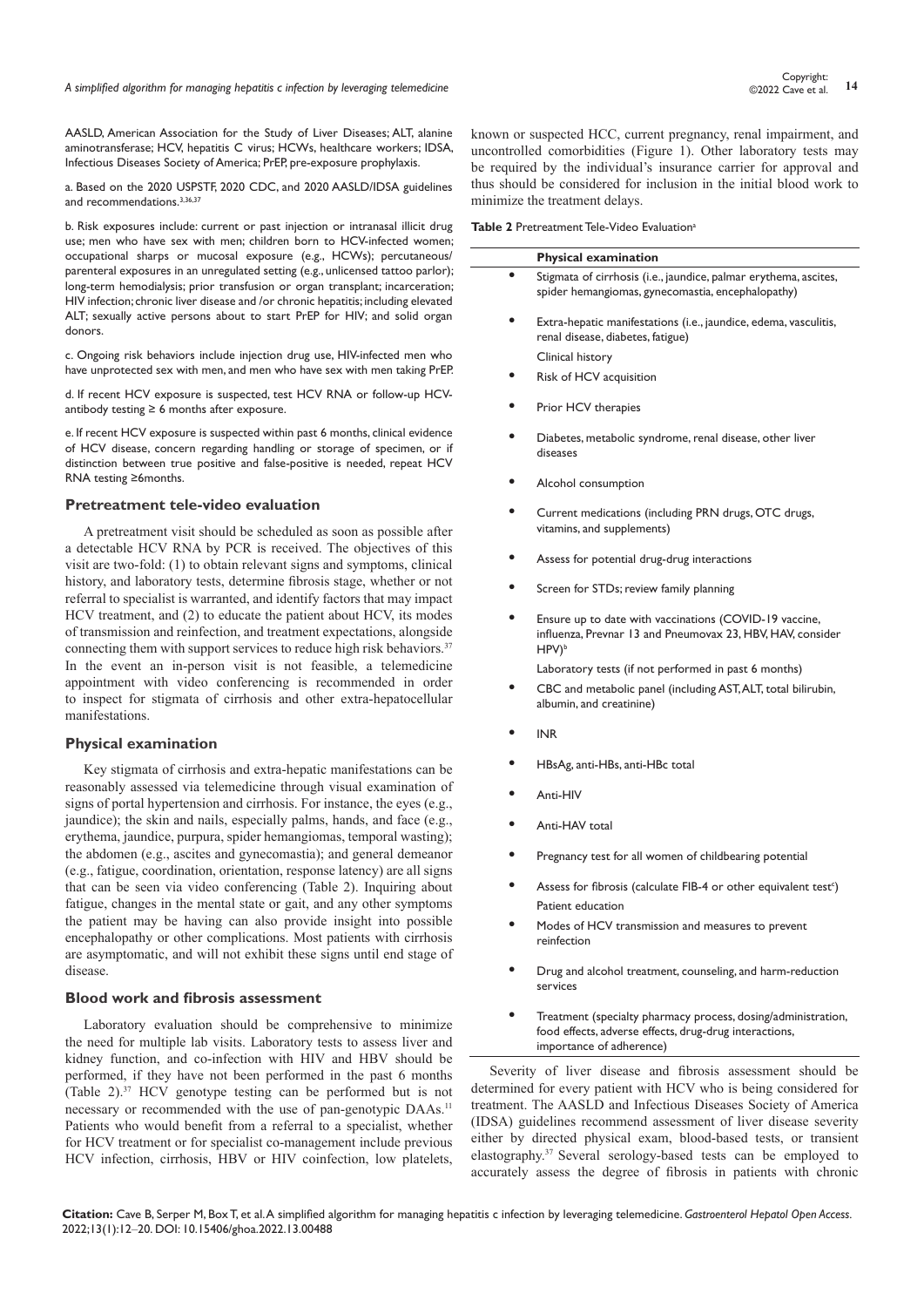HCV infection (Table 2).<sup>37</sup> Patients with blood tests indicating advanced fibrosis (e.g., Fibrosis-4 [FIB-4] score of >3.25, ASTto-platelet ratio index [APRI] >1.5, FibroTest<sup>TM</sup>/Fibrosure<sup>®</sup> >0.58, and FibroMeter<sup>TM</sup> > 0.786) may be treated in the PCP setting in the absence of decompensated cirrhosis.<sup>67811–14</sup> Patients with advanced fibrosis should additionally undergo a complete abdominal ultrasound and alpha-fetoprotein (AFP) to exclude hepatocellular carcinoma

(HCC) and to assess for signs of portal hypertension. Those with decompensated cirrhosis (e.g., any signs of portal hypertension, hepatic encephalopathy, ascites, and/or edema evident during the physical exam conducted by telemedicine) or platelet levels less than 100,000/mL should be co-managed or referred to a specialist **(**Figure 1).

Table 3 Recommended Pan-Genotypic Direct-Acting Antiviral Regimens in Treatment-Naïve Patients<sup>a,b</sup>

|                                                  | Sofosbuvir 400 mg/Velpatasvir 100<br>mg (SOF/VEL)                                      | Glecaprevir 100 mg/Pibrentasavir<br>40 mg (GLE/PIB)                                      |
|--------------------------------------------------|----------------------------------------------------------------------------------------|------------------------------------------------------------------------------------------|
|                                                  |                                                                                        | 3 tablets once daily with food                                                           |
| Dosage and administration                        | I tablet daily with or without food                                                    |                                                                                          |
| No cirrhosis/compensated cirrhosis (CTP Class A) | 12 weeks                                                                               |                                                                                          |
|                                                  |                                                                                        | 8 weeks                                                                                  |
| Decompensated cirrhosis (CTP B and C)            | 12 weeks in combination with ribavirin                                                 |                                                                                          |
|                                                  |                                                                                        | Not indicated                                                                            |
| Use in renal impairment                          | No dosage adjustment necessary with any degree of renal impairment, including dialysis |                                                                                          |
| Use in hepatic impairment                        | No dosage adjustment necessary for CTP<br>Class A, B, or C <sup>c</sup>                | No dosage adjustment necessary for<br>CTP Class A Contraindicated in CTP<br>Class B or C |
| Common side effects $(25\% \text{ of patients})$ | Headache, fatigue, nausea, asthenia, and<br>insomnia                                   | Headache, fatigue, and nausea                                                            |
|                                                  | Anticonvulsants, efavirenz, rifampicin, protease inhibitors, St. John's wort, statins  |                                                                                          |
| Key drug-drug interactions <sup>d</sup>          | Amiodarone, proton pump inhibitors                                                     | Dabigatran, ethinyl estradiol,<br>cyclosporine                                           |
| Common drugs without interactions                | ARBs, methadone, buprenorphine, CCBs, lamotrigine, progestin-only contraceptives       |                                                                                          |

ARBs, angiotensin II receptor blockers; CCBs, calcium channel blockers; CTP, Child-Turcotte-Pugh; DAA, direct-acting antiviral.

a. Based on the prescribing information for EPCLUSA® and MAVYRET®.<sup>44,45</sup>

b. In treatment-experienced patients, care should be initiated with co-management of specialist.

c. No safety data in patients with both decompensated cirrhosis and severe renal impairment.

d. Health care providers should consult prescribing information, their local pharmacist, and/or online tools (e.g., HEP Drug Interactions) to confirm interaction or lack of interaction for specific drugs within a class, as exceptions may exist.

# **Table 4** Hepatitis C and Telemedicine Resources

| 2019 expert consensus                            | Dieterich et al, 2019                                                                                                            |
|--------------------------------------------------|----------------------------------------------------------------------------------------------------------------------------------|
| on a simplified algorithm<br>for HCV management  | https://www.gastroenterologyandhepatology.net/supplements/a-simplified-algorithm-for-the-management-of-<br>hepatitis-c-infection |
|                                                  | Lifeline                                                                                                                         |
| Free and low-cost device<br>and mobile/broadband | https://www.fcc.gov/lifeline-consumers                                                                                           |
| Internet services                                | National Digital Inclusion Alliance                                                                                              |
|                                                  | https://www.digitalinclusion.org/free-low-cost-internet-plans/                                                                   |
|                                                  | National Clinician Consultation Center                                                                                           |
|                                                  | https://nccc.ucsf.edu/clinician-consultation/hepatitis-c-management/                                                             |
|                                                  | (844) HEP-INFO or (844) (844) 437-4636 (Monday-Friday, 9 a.m-8 p.m. ET                                                           |
| Provider consultation/                           | AASLD/IDSA guidelines                                                                                                            |
| online resources on<br>hepatitis C               | https://www.hcvguidelines.org/                                                                                                   |
|                                                  | CDC's A Guide to Comprehensive Hepatitis C Counseling and Testing (sample patient conversations)                                 |
|                                                  | https://www.cdc.gov/hepatitis/resources/professionals/pdfs/counselingandtestingpc.pdf                                            |
|                                                  | <b>HEP Drug Interactions</b>                                                                                                     |
|                                                  | https://www.hep-druginteractions.org/                                                                                            |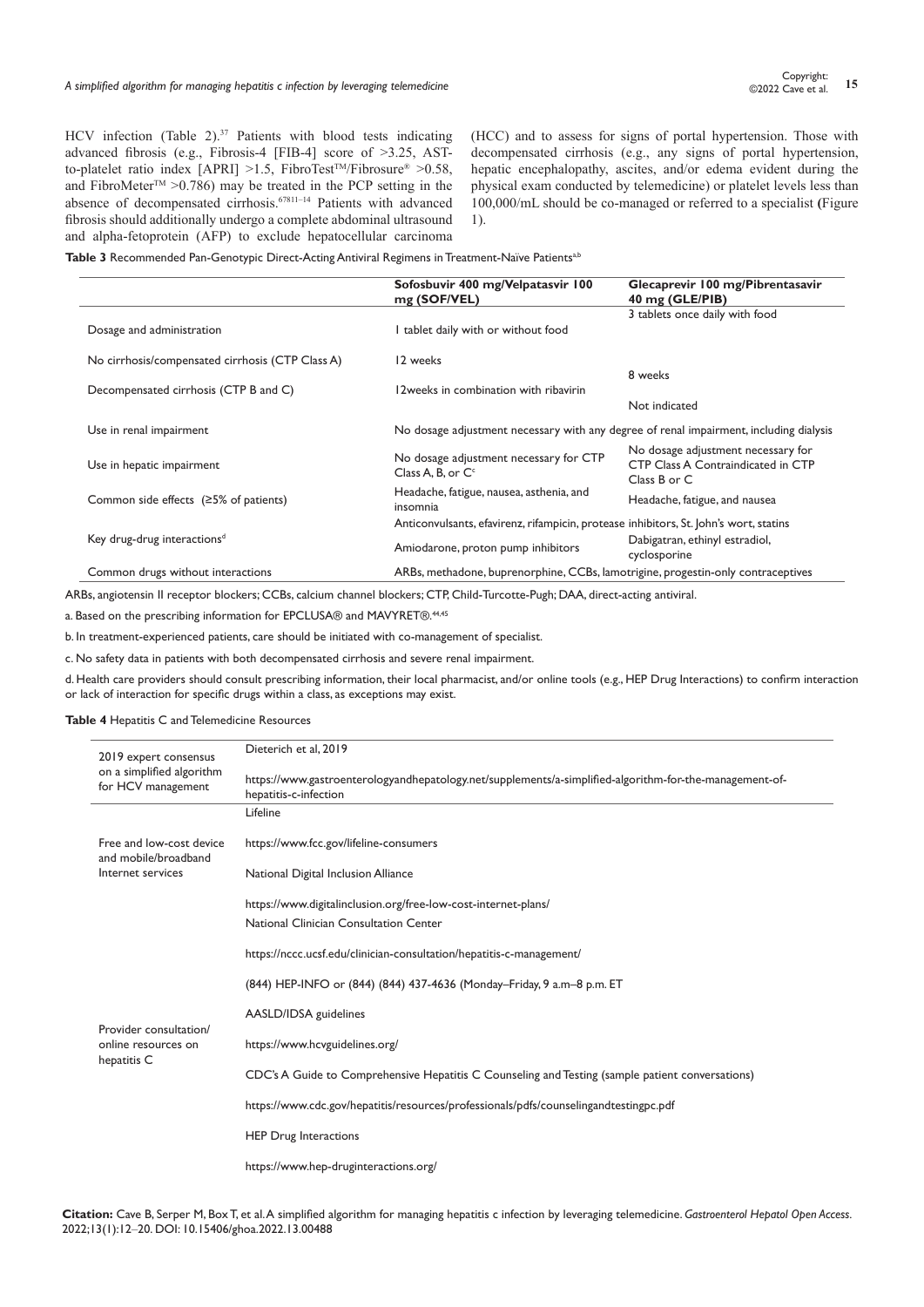A simplified algorithm for managing hepatitis c infection by leveraging telemedicine **16** Copyright: <sup>16</sup> Copyright: <sup>16</sup> Copyright: <sup>16</sup> Copyright: <sup>16</sup> Copyright: <sup>16</sup> Context of the stal. <sup>16</sup> Context of the state of th

| Table Continued       |                                                                                                                    |
|-----------------------|--------------------------------------------------------------------------------------------------------------------|
|                       | American College of Physicians (practice workflow, technology guidance, regulations, billing/coding)               |
|                       | https://www.acponline.org/practice-resources/business-resources/telehealth                                         |
| Telemedicine provider | AMA state directives to expand telemedicine in response to COVID-19                                                |
| resources             | https://www.ama-assn.org/system/files/2020-04/telemedicine-state-orders-directives-chart.pdf                       |
|                       | AMA telehealth implementation playbook                                                                             |
|                       | https://www.ama-assn.org/system/files/2020-04/ama-telehealth-playbook.pdf<br>CDC's general info on hepatitis C     |
|                       | https://www.cdc.gov/hepatitis/HCV/PDFs/HepCGeneralFactSheet.pdf                                                    |
|                       | CDC's What to Expect When Getting Tested                                                                           |
|                       | https://www.cdc.gov/hepatitis/hcv/pdfs/HepCGettingTested.pdf                                                       |
| Patient resources/    | CDC's Hepatitis C and Injection Drug Use                                                                           |
| handouts              | https://www.cdc.gov/hepatitis/hcv/pdfs/FactSheet-PWID.pdf                                                          |
|                       | CDC's Viral Hepatitis-Information for Gay and Bisexual Men                                                         |
|                       | https://www.cdc.gov/hepatitis/Populations/PDFs/HepGay-FactSheet.pdf                                                |
|                       | American Liver Foundation (brochures, videos, support groups)                                                      |
|                       | https://liverfoundation.org/for-patients/about-the-liver/diseases-of-the-liver/hepatitis-c/diagnosing-hepatitis-c/ |
| Syringe exchange      | North American Syringe Exchange Network                                                                            |
| programs              | https://www.nasen.org/map/                                                                                         |



#### **Figure 1** HCV Telemedicine Simplified Algorithm

Studies have supported that patients with compensated cirrhosis and HCV infection can be appropriately treated in the PCP setting, while patients with decompensated cirrhosis or hepatocellular carcinoma (HCC) should be referred to a specialist with expertise in liver transplantation and cancer treatment.<sup>22–25,27,32</sup> We recommend that non-specialists develop relationships with expert HCV specialists who can offer guidance on specific management questions. An example of such collaboration is The National Clinician Consultation Center at the University of California, San Francisco; offers free phone and online consultation from national experts, as well as a variety of materials, including online HCV educational courses. Another option for support is participation in Project ECHO's telementoring program, which offers a mentor/collaborative care relationship with specialists.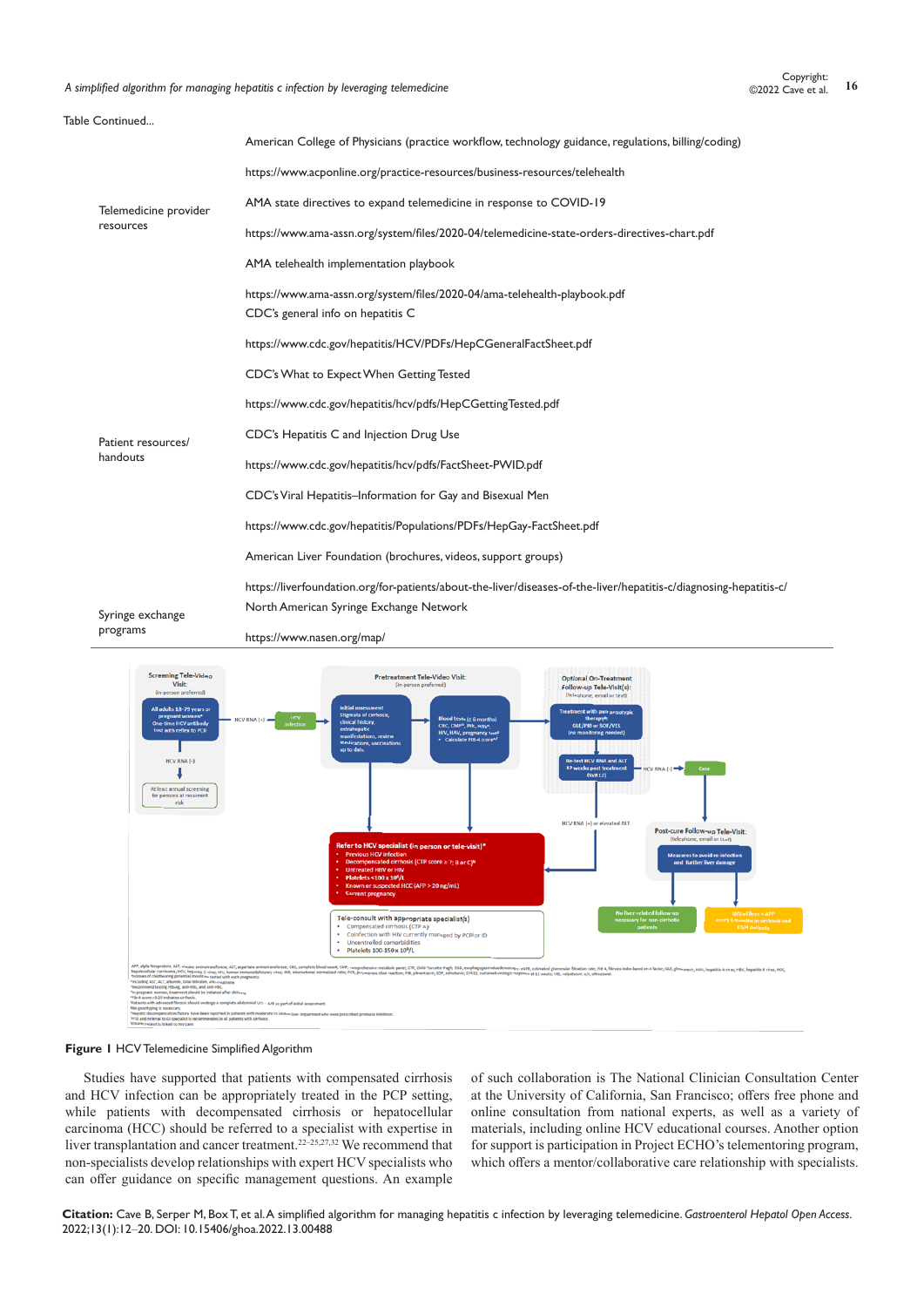#### **Patient education and counseling**

Once a patient receives a confirmatory positive HCV RNA and has agreed to set up a telemedicine visit, we recommend discussing best contact number and alternate contact information; patient portal registration, if available; and mobile and/or broadband internet access to help identify patient preference in communication, as well as uncover any potential barriers. Of note, programs are available to offer more affordable devices and broadband plans to low-income consumers (Table 4).

The AASLD/IDSA guidelines recommend that patient education and harm reduction interventions be offered over the entire HCV care continuum to reduce the risk of liver disease progression and to prevent HCV transmission.<sup>37</sup> Videos, patient brochures, and other patient educational materials are available online (Table 4). Of note, patients may prefer to view these materials in private due to their sensitive subject matter and associated stigma. Assessing for ongoing substance use disorder, educating patients regarding its effect on worsening of fibrosis, and connecting patients with appropriate supportive services are important to the long-term management of HCV patients in order to target harm reduction services and gauge risk for reinfection. Persons who actively inject drugs should be prioritized for HCV treatment, as they are likely to transmit HCV to others, and curative treatment can prevent transmission. Moreover, treatment of opioid use disorder can be initiated concurrently with HCV treatment,<sup>14</sup> as no drug-drug interactions have been reported between methadone or buprenorphine and the pan-genotypic directacting antiviral (DAA) regimens in the treatment algorithm (Table  $3)$ . 14,15

Finally, discussions with patients about expectations for their course of treatment are integral to patient engagement and treatment success. These discussions should include the process of obtaining the medication from a specialty pharmacy, any potential for drug interactions, the importance of adherence, and the need for blood work to confirm cure once treatment is complete.

#### **Optional on-treatment follow-up tele-visit**

**Treatment:** Aside from those whose short life expectancy cannot be improved by HCV therapy or liver transplantation, all patients with HCV infection should be treated, including persons who use drugs and/or alcohol.] We recommend the use of one of two highly effective, pan-genotypic therapies for HCV treatment, each included in the algorithm: Glecaprevir/Pibrentasvir (GLE/PIB) and Sofosbuvir/ Velpatasivir (SOF/VEL). Each of these therapies demonstrates SVR12 cure rates of  $\geq$  95% in registration trials and real-world experience, and they share similar safety profiles.<sup>9101114–18</sup> A comparison of the two treatments is provided in Table 3.

Of note, hepatic impairment and potential drug interactions may direct the decision between the two treatments and will determine the type of monitoring or dose duration modifications that may be necessary. Protease inhibitors, such as glecaprevir in GLE/PIB, are contraindicated in those with suspected/history of decompensated liver disease (Child-Turcotte Pugh Class B or C).<sup>45</sup> We recommend the use of specialty pharmacies, as they typically offer assistance with the prior authorization process and with access to patient financial assistance programs.

#### **Monitoring**

It is important to observe that AASLD recommends, and our expert panel is in agreement, that no laboratory monitoring is required during HCV treatment. Recent findings from a multinational, minimal

monitoring (MINMON) study (n= 400) have shown that minimal monitoring, (no pre-treatment genotyping, no scheduled on-treatment clinic or labs, and telemedicine touchpoint at Weeks 4 and 22) and 84-days supply of SOF/VEL provided at start of treatment resulted in 95% SVR rate (95% CI, 92.4, 96.7).<sup>17</sup> Other minimal monitoring studies have reported similar results.17,18 Unique instances that may require special laboratory monitoring include a patient taking warfarin; and then international normalized ration (INR) should be monitored periodically.37 Patients with diabetes are not at risk of hypoglycemia due to DAAs and in fact may exhibit improvements in insulin resistance with eradication of HCV.17 Some clinicians may choose to order additional labs during treatment for cirrhotic patients or those with secondary causes of liver disease.

Touchpoints, such as an electronic portal, bidirectional text messaging with reminders, telephone, and/or video conferencing, are encouraged throughout the treatment course. These touchpoints can support medication adherence; monitor for adverse events and any drug interactions potentially arising from new medications started after the pre-treatment visit; and connect patients with support services if needed.37A meta-analysis of touchpoint effectiveness conducted by Thakkar and colleagues showed that text messaging was associated with a two-fold increase in medication adherence in adults with chronic diseases.<sup>17</sup> Frequency of these touchpoints, as well as type of communication pathway should be individualized based on the needs of each patient, especially those who may have social and/ or psychological barriers that may require other supportive services. Providers can also coordinate care with patient navigators, nurse coordinators, social workers, and pharmacists to take an active role in tracking and monitoring patients through the HCV care continuum. A video conference appointment can be used in the event a patient experiences side effects, skin findings, swelling, or other issue that may require a physical examination.

HCV RNA by PCR and an ALT should be collected at least 12weeks after treatment completion to document HCV cure (SVR12). Undetectable viral load at 12 weeks after completion of treatment confirms eradication. Presence of viral load may be indicative of recurrent viremia (post-treatment virologic relapse or HCV reinfection). In either case, an HCV infection is present, and the patient should undergo another course of HCV treatment tailored to the patient's circumstances.37

#### **Post-cure follow-up tele-visit**

A telemedicine appointment should be scheduled after SVR12 results are received to provide positive reinforcement toward achieving SVR12, as well as to emphasize measures to avoid reinfection and further liver damage. In non-cirrhotic and/or low-stage fibrosis (F0 and F1) patients, no further liver workup is necessary; however, patients with intermediate stage of fibrosis (F2) and/or ongoing concern for progression of fibrosis, should undergo annual fibrosis assessment. For patients with advanced fibrosis or cirrhosis (fibrosis stage F3 and F4), HCC surveillance (a liver ultrasound with AFP) is recommended every 6months. Telemedicine platforms can be employed to improve HCC surveillance<sup>60</sup> (currently only 24% of patients receiving HCC surveillance according to the guidelines), $17$ such as patient reminder/recall systems, patient education, and other population health outreach strategies.<sup>60</sup>

All patients should be reminded that re-infection is possible with repeat exposure to HCV infected blood. In addition, patients should be educated that the HCV antibody test will always remain positive if tested in the future – and does not protect from reinfection. Annual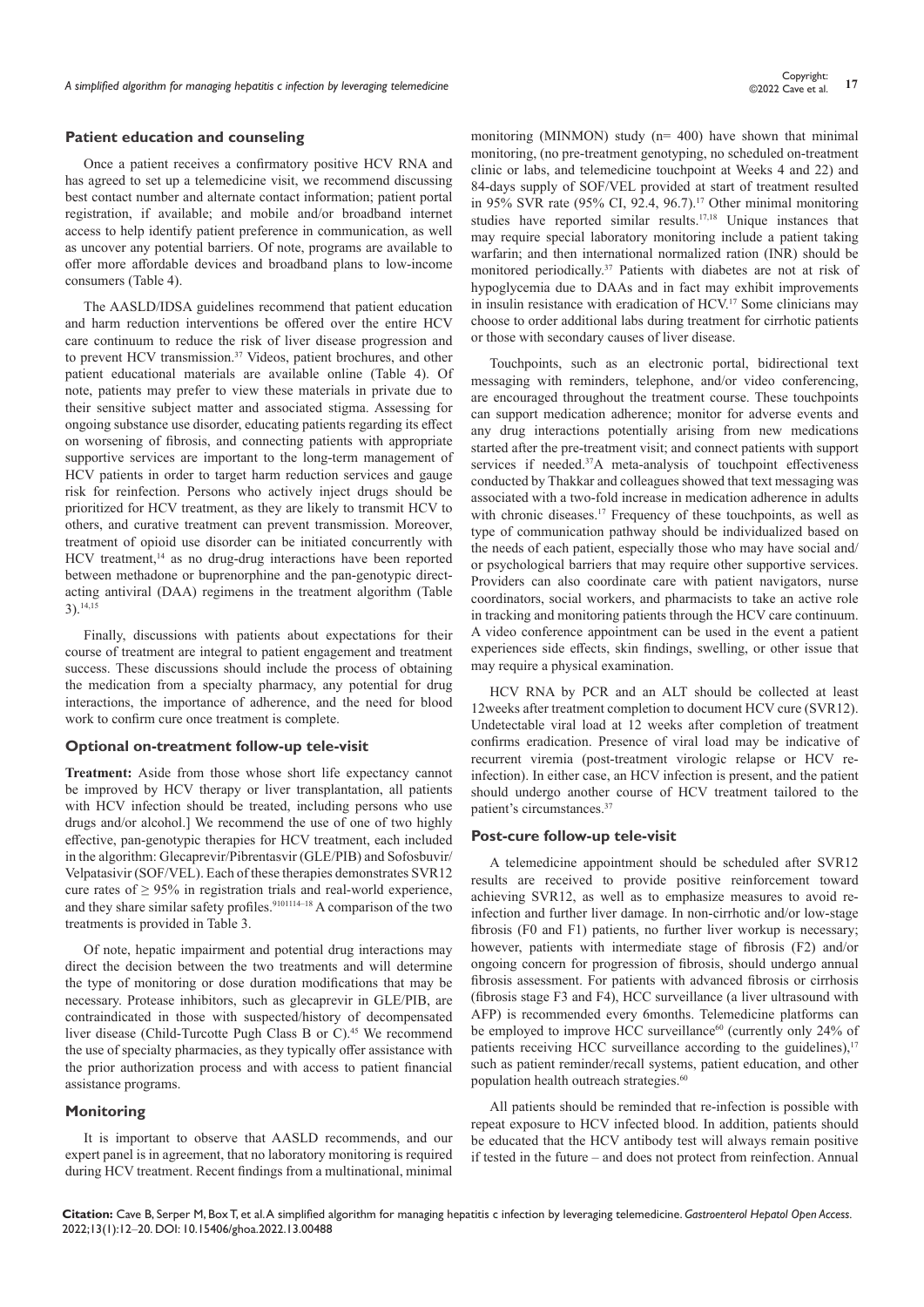testing with HCV RNA by PCR is recommended in those who continue behaviors associated with risk of HCV infection, such as people who inject drugs and unprotected sex.<sup>37</sup> Patients should be linked to community-based harm reduction services, such as syringe service programs (SSPs), treatments for substance use and mental health disorders, and support services for food insecurity and homelessness. Addressing these risks will reduce the likelihood of HCV reinfection and the acquisition of other infections, such as HIV and other sexually transmitted infections.14

Syringe service programs are of particular interest as they can significantly impact HCV transmission. It is estimated that a complete mitigation of shared needles could prevent 43% of all HCV cases globally and 77% of cases in North America by 2030.17 Providing long-term care for HCV patients through telemedicine can preserve privacy, lessen the fear of discussing sensitive subjects, be less burdensome on patients, and improve outcomes. A randomized trial of patients with substance use disorders found that those receiving telephone-based continuing care had higher rates of abstinence over 2 years, and that their care cost less than a standard continuing care or relapse prevention program.18

#### **Conclusion**

Telemedicine has been shown to provide the same level of patient care, if not better, as standard in-person visits for the management of HCV. Current guidelines need to be adapted for real-world applications that can be feasibly achieved in telemedicine settings without compromising patient care and outcomes. By leveraging a variety of technological modalities, including video conferencing, bidirectional text messaging, and electronic portals along the HCV care continuum, continuity of care can be provided where in-person visits are not practical, such as during a pandemic or for patient-specific barriers to in-person care at a clinic. Telemedicine thus represents both an opportunity and a tool in the provider armamentarium, one that, implemented, can stand as a key driver towards achieving national and worldwide targets and ultimately global elimination.

#### **Acknowledgements**

Jamie Kelly, Pharm D reviewed citations to ensure accuracy and provided medical writing support for the manuscript and algorithm.

# **Conflicts of interest statement**

DD has served in a consulting capacity for Intercept Pharmaceuticals and Gilead. MS has served in a consulting/advisory capacity to BioMarin, Immunocore, Arbutus and has received research grants from AbbVie, Gilead Sciences, Assembly Biosciences and Janssen Pharmaceuticals. In addition, MS sat on the Data Monitoring Committee for Gilead. AD was a speaker for Intercept Pharmaceuticals and served in a consulting/advisory capacity at Genfit and Expert Connect. BC has served on advisory boards at Gilead, AbbVie and Dova; and was a speaker for Gilead and AbbVie. BC has received research support from Intercept, Conatus and Janssen Pharmaceuticals. CR has served in a consulting/advisory capacity for Gilead, AbbVie, ViiV and Merck. MS has served Gilead in a consulting/advisory capacity. NC has served Abbot, Gilead, and AbbVie in a consulting/advisory capacity. ST has served on Gilead's Advisory Board. TS has received a research grant from Gilead and served as a speaker for Gilead and AbbVie. TB has sat on the advisory boards of Gilead, Mallinckrodt Pharmaceuticals, and Intercept; has been a speaker for Gilead and Intercept and served in a consulting capacity for Mallinckrodt.

## **Declaration of funding interests**

The meeting and manuscript were funded by Gilead Sciences. Project management support for the meeting was provided by The Kinetix Group and funded by Gilead Science. Writing support was provided by Jamie Kelly, PharmD of JK Clinical Solutions, LLC and was funded by The Kinetix Group. Gilead Science's role was limited to attendance of the consensus meeting. Opinions expressed in the manuscript are indicative of the providers involved in the consensus meeting.

#### **References**

- 1. [Ly KN, Hughes EM, Jiles RB, et al. Rising mortality associated with](https://pubmed.ncbi.nlm.nih.gov/26936668/)  [hepatitis C virus in the United States, 2003–2013.](https://pubmed.ncbi.nlm.nih.gov/26936668/) *Clin Infect Dis*. [2016;62\(10\):1287–1288.](https://pubmed.ncbi.nlm.nih.gov/26936668/)
- 2. [Bartholomew TS, Grosgebauer K, Huynh K, et al. Integration of](https://pubmed.ncbi.nlm.nih.gov/31065216/)  [hepatitis C treatment in a primary care federally qualified health](https://pubmed.ncbi.nlm.nih.gov/31065216/)  [center; Philadelphia, Pennsylvania, 2015–2017.](https://pubmed.ncbi.nlm.nih.gov/31065216/) *Infect Dis (Auckl).* [2019;12:e1178633719841381.](https://pubmed.ncbi.nlm.nih.gov/31065216/)
- 3. [Schillie S, Wester C, Osborne M, et al. CDC recommendations for](https://pubmed.ncbi.nlm.nih.gov/32271723/)  [hepatitis C screening among adults – United States, 2020.](https://pubmed.ncbi.nlm.nih.gov/32271723/) *MMWR Recomm Rep*[. 2020;69:1–17.](https://pubmed.ncbi.nlm.nih.gov/32271723/)
- 4. [Andrews RR. Family physicians can manage adults with hepatitis C.](https://pubmed.ncbi.nlm.nih.gov/30252423/) *Am Fam Physician*[. 2018;98:413–416.](https://pubmed.ncbi.nlm.nih.gov/30252423/)
- 5. Chou R, Dana T, Fu R, et al. [Screening for hepatitis C virus infection in](https://pubmed.ncbi.nlm.nih.gov/32119034/)  [adolescents and adults: updated evidence report and systematic review](https://pubmed.ncbi.nlm.nih.gov/32119034/)  [for the US preventive services task force.](https://pubmed.ncbi.nlm.nih.gov/32119034/) *JAMA*. 2020;323:1318.
- 6. [Guss D, Sherigar J, Rosen P, et al. Diagnosis and management of](https://pubmed.ncbi.nlm.nih.gov/29352420/)  [hepatitis C infection in primary care settings.](https://pubmed.ncbi.nlm.nih.gov/29352420/) *J Gen Intern Med*. [2018;33\(4\):551–557.](https://pubmed.ncbi.nlm.nih.gov/29352420/)
- 7. [Kapadia SN, Marks KM. Hepatitis C management simplification](https://pubmed.ncbi.nlm.nih.gov/29983266/)  [from test to cure: a framework for primary care providers.](https://pubmed.ncbi.nlm.nih.gov/29983266/) *Clin Ther*. [2018;40:1234–1245.](https://pubmed.ncbi.nlm.nih.gov/29983266/)
- 8. [Australasian Society for HIV, Viral Hepatitis, and Sexual Health](https://www.ashm.org.au/products/product/978-1-920773-42-7)  [Medicine. Primary care providers and hepatitis C. AustraliaDarlinghurst](https://www.ashm.org.au/products/product/978-1-920773-42-7)  [NSW: ASMA; 2021.](https://www.ashm.org.au/products/product/978-1-920773-42-7)
- 9. [Gonzalez SA, Fierer DS, Talal AH. Medical and behavioral approaches](https://pubmed.ncbi.nlm.nih.gov/28701904/)  [to engage people who inject drugs into care for hepatitis C virus](https://pubmed.ncbi.nlm.nih.gov/28701904/)  infection. *[Addict Disord Their Treat](https://pubmed.ncbi.nlm.nih.gov/28701904/)*. 2017;16:S1–S23.
- 10. [Tsui JI, Miller CM, Scott JD, et al. Hepatitis C continuum of care and](https://pubmed.ncbi.nlm.nih.gov/30611979/)  [utilization of healthcare and harm reduction services among persons](https://pubmed.ncbi.nlm.nih.gov/30611979/)  [who inject drugs in Seattle.](https://pubmed.ncbi.nlm.nih.gov/30611979/) *Drug Alcohol Depend*. 2019;195:114–120.
- 11. [Polaris dashboard. CDA Foundation.](https://cdafound.org/dashboard/polaris/dashboard.html)
- 12. [World Health Organization. Progress report on HIV, viral hepatitis and](https://www.who.int/publications/i/item/9789240027077)  [sexually transmitted infections 2019. Accountability for the global health](https://www.who.int/publications/i/item/9789240027077)  [sector strategies, 2016–2021. Geneva: World Health Organization; 2019.](https://www.who.int/publications/i/item/9789240027077)
- 13. [Viral hepatitis elimination: Call to action. American Association for the](https://www.aasld.org/programs-initiatives/viral-hepatitis-elimination-call-action)  [Study of Liver Diseases. 2021.](https://www.aasld.org/programs-initiatives/viral-hepatitis-elimination-call-action)
- 14. [Viral hepatitis national strategic plan: 2021–2025. Department of Health](https://www.hhs.gov/sites/default/files/Viral-Hepatitis-National-Strategic-Plan-2021-2025.pdf)  [& Human Services.](https://www.hhs.gov/sites/default/files/Viral-Hepatitis-National-Strategic-Plan-2021-2025.pdf)
- 15. Centers for Disease Control and Prevention (CDC). Division of Viral Hepatitis 2025 Strategic Plan. USA: Centers for Disease Control and Prevention (CDC); 2020.
- 16. [Centers for Disease Control and Prevention. National Progress Report on](https://www.cdc.gov/hepatitis/policy/NationalProgressReport.htm)  [Viral Hepatitis from CDC. Centers for Disease Control and Prevention.](https://www.cdc.gov/hepatitis/policy/NationalProgressReport.htm)  [USA: Centers for Disease Control and Prevention; 2020.](https://www.cdc.gov/hepatitis/policy/NationalProgressReport.htm)
- 17. [Centers for Disease Control and Prevention. CDC Vital Signs: Dramatic](https://www.cdc.gov/hepatitis/hcv/vitalsigns/index.html)  [Increases in Hepatitis C. Centers for Disease Control and Prevention.](https://www.cdc.gov/hepatitis/hcv/vitalsigns/index.html)  [USA: Centers for Disease Control and Prevention; 2020.](https://www.cdc.gov/hepatitis/hcv/vitalsigns/index.html)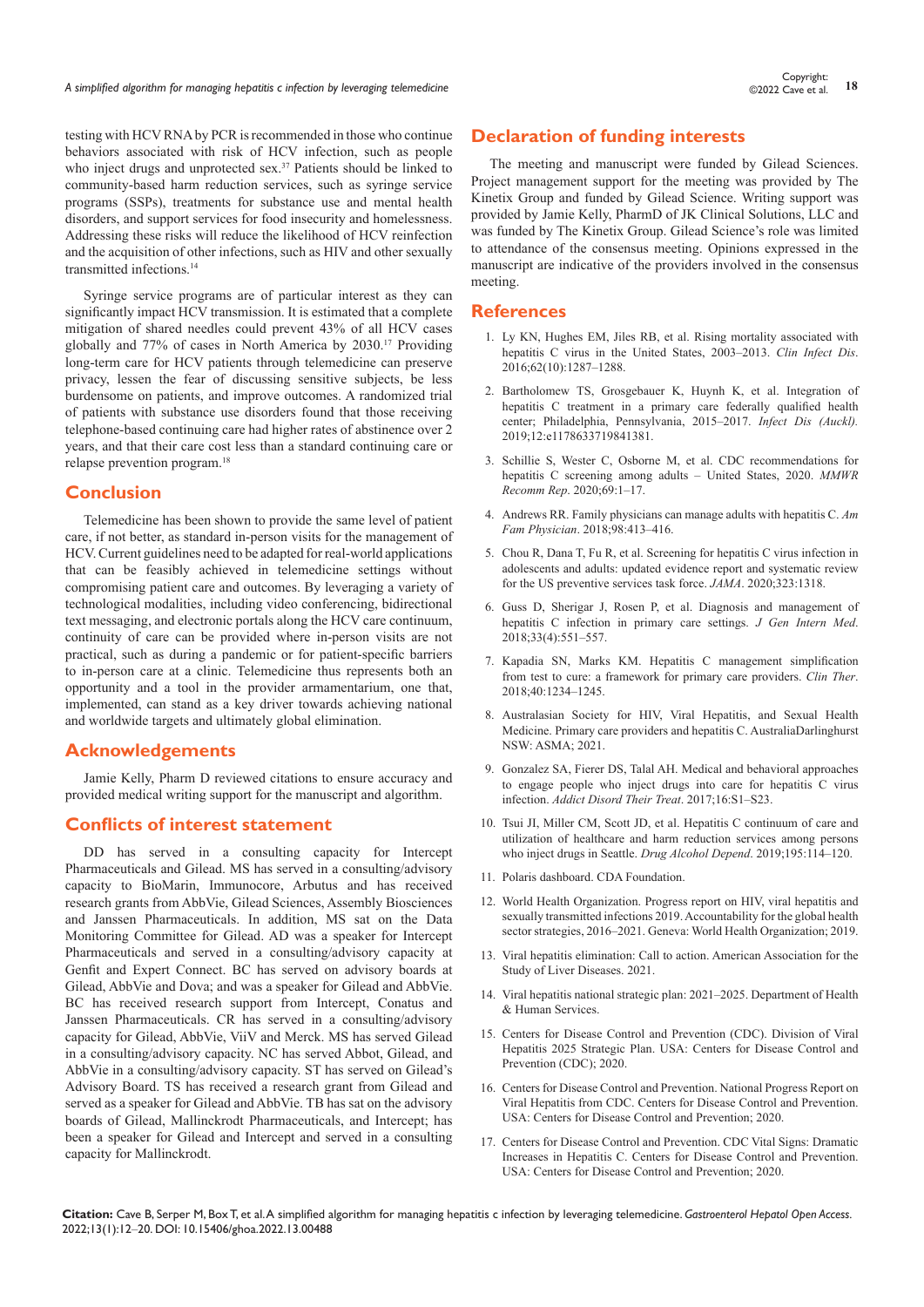- 18. [Blach S, Kondili LA, Aghemo A, et al. Impact of COVID–19 on global](https://pubmed.ncbi.nlm.nih.gov/32777322/)  [HCV elimination efforts.](https://pubmed.ncbi.nlm.nih.gov/32777322/) *J Hepatol*. 2021;74:31–36.
- 19. [Serper M, Volk ML. Current and future applications of telemedicine to](https://pubmed.ncbi.nlm.nih.gov/29389489/)  [optimize the delivery of care in chronic liver disease.](https://pubmed.ncbi.nlm.nih.gov/29389489/) *Clin Gastroenterol Hepatol*[. 2018;16\(2\):157–161.](https://pubmed.ncbi.nlm.nih.gov/29389489/)
- 20. [Centers for Disease Control and Prevention. Telehealth Interventions to](https://www.cdc.gov/dhdsp/pubs/telehealth.htm)  [Improve Chronic Disease. Centers for Disease Control and Prevention.](https://www.cdc.gov/dhdsp/pubs/telehealth.htm)  [USA: Centers for Disease Control and Prevention; 2020.](https://www.cdc.gov/dhdsp/pubs/telehealth.htm)
- 21. National Progress Report 2025 Goal: Reduce HCV Infections. Centers for Disease Control and Prevention. USA: Centers for Disease Control and Prevention; 2020.
- 22. [Arora S, Thornton K, Murata G, et al. Outcomes of treatment for](https://pubmed.ncbi.nlm.nih.gov/21631316/)  [hepatitis C virus infection by primary care providers.](https://pubmed.ncbi.nlm.nih.gov/21631316/) *N Engl J Med*. [2011;364:2199–2207.](https://pubmed.ncbi.nlm.nih.gov/21631316/)
- 23. [Beste LA, Glorioso TJ, Ho PM, et al. Telemedicine specialty support](https://pubmed.ncbi.nlm.nih.gov/27998682)  [promotes hepatitis C treatment by primary care providers in the](https://pubmed.ncbi.nlm.nih.gov/27998682)  [Department of Veterans Affairs.](https://pubmed.ncbi.nlm.nih.gov/27998682) *Am J Med*. 2017;130:432–438.
- 24. [Case L, Wright J, Ryan Y. Comparison of hepatitis C treatment outcomes](https://pubmed.ncbi.nlm.nih.gov/31810430/)  [between telehepatology and specialty care clinics in the era of direct–](https://pubmed.ncbi.nlm.nih.gov/31810430/) acting antivirals. *J Telemed Telecare.* [2021;27\(7\):463–468.](https://pubmed.ncbi.nlm.nih.gov/31810430/)
- 25. [Cooper CL, Hatashita H, Corsi DJ, et al. Direct–acting antiviral therapy](https://pubmed.ncbi.nlm.nih.gov/29055923/)  [outcomes in Canadian chronic hepatitis C telemedicine patients.](https://pubmed.ncbi.nlm.nih.gov/29055923/) *Ann Hepatol*[. 2017;16:874–880.](https://pubmed.ncbi.nlm.nih.gov/29055923/)
- 26. [Morey S, Hamoodi A, Jones D, et al. Increased diagnosis and treatment](https://pubmed.ncbi.nlm.nih.gov/30315691/)  [of hepatitis C in prison by universal offer of testing and use of](https://pubmed.ncbi.nlm.nih.gov/30315691/)  telemedicine. *J Viral Hepat*[. 2019;26:101–108.](https://pubmed.ncbi.nlm.nih.gov/30315691/)
- 27. [Nazareth S, Kontorinis N, Muwanwella N, et al. Successful treatment](https://pubmed.ncbi.nlm.nih.gov/23528788/)  [of patients with hepatitis C in rural and remote Western Australia via](https://pubmed.ncbi.nlm.nih.gov/23528788/)  telehealth. *J Telemed Telecare*[. 2013;19\(2\):101–106.](https://pubmed.ncbi.nlm.nih.gov/23528788/)
- 28. [Papaluca T, McDonald L, Craigie A, et al. Outcomes of treatment for](https://pubmed.ncbi.nlm.nih.gov/30654067/)  [hepatitis C in prisoners using a nurse–led, statewide model of care.](https://pubmed.ncbi.nlm.nih.gov/30654067/) *J Hepatol*[. 2019;70:839–846.](https://pubmed.ncbi.nlm.nih.gov/30654067/)
- 29. [Rossaro L, Torruellas C, Dhaliwal S, et al. Clinical outcomes of hepatitis](https://www.ncbi.nlm.nih.gov/labs/pmc/articles/PMC4591052/)  [C treated with pegylated interferon and ribavirin via telemedicine](https://www.ncbi.nlm.nih.gov/labs/pmc/articles/PMC4591052/)  [consultation in Northern California.](https://www.ncbi.nlm.nih.gov/labs/pmc/articles/PMC4591052/) *Dig Dis Sci*. 2013;58:3620–3625.
- 30. [Saifu HN, Asch SM, Goetz MB, et al. Evaluation of human](https://pubmed.ncbi.nlm.nih.gov/22554009/)  [immunodeficiency virus and hepatitis C telemedicine clinics.](https://pubmed.ncbi.nlm.nih.gov/22554009/) *Am J Manag Care*[. 2012;18:207–212.](https://pubmed.ncbi.nlm.nih.gov/22554009/)
- 31. [Stephens D, Leston J, Terrault NA, et al. An evaluation of hepatitis](https://pubmed.ncbi.nlm.nih.gov/31348196/)  [C virus telehealth services serving tribal communities: patterns of](https://pubmed.ncbi.nlm.nih.gov/31348196/)  [usage, evolving needs, and barriers.](https://pubmed.ncbi.nlm.nih.gov/31348196/) *J Public Health Manag Pract*. [2019;2019:S97–S100.](https://pubmed.ncbi.nlm.nih.gov/31348196/)
- 32. [Sterling RK, Cherian R, Lewis S, et al. Treatment of HCV in the](https://pubmed.ncbi.nlm.nih.gov/29566611)  [Department of Corrections in the era of oral medications.](https://pubmed.ncbi.nlm.nih.gov/29566611) *J Correct Health Care*[. 2018;24:127–136.](https://pubmed.ncbi.nlm.nih.gov/29566611)
- 33. [Talal AH, McLeod A, Andrews P, et al. Patient reaction to telemedicine](https://pubmed.ncbi.nlm.nih.gov/30325701/)  [for clinical management of hepatitis C virus integrated into an opioid](https://pubmed.ncbi.nlm.nih.gov/30325701/)  [treatment program.](https://pubmed.ncbi.nlm.nih.gov/30325701/) *Telemed J E Health*. 2019;25:791–801.
- 34. [Talal AH, McLeod A, Andrews P, et al. Patient reaction to telemedicine](https://pubmed.ncbi.nlm.nih.gov/30325701/)  [for clinical management of hepatitis C virus integrated into an opioid](https://pubmed.ncbi.nlm.nih.gov/30325701/)  treatment program. *[Telemed J E Health.](https://pubmed.ncbi.nlm.nih.gov/30325701/)* 2019;25:791–801.
- 35. [Haridy J, Iyngkaran G, Nicoll A, et al. eHealth technologies for](https://pubmed.ncbi.nlm.nih.gov/32896632/)  [screening, diagnosis, and management of viral hepatitis: A systematic](https://pubmed.ncbi.nlm.nih.gov/32896632/)  review. *[Clin Gastroenterol Hepatol](https://pubmed.ncbi.nlm.nih.gov/32896632/)*. 2020;2020:S1542–3565.
- 36. [Koretz RL. USPSTF recommends screening adults 18 to 79 years](https://pubmed.ncbi.nlm.nih.gov/32687755/)  [for hepatitis C virus infection \(moderate certainty\).](https://pubmed.ncbi.nlm.nih.gov/32687755/) *Ann Intern Med*. [2020;173\(2\):JC1.](https://pubmed.ncbi.nlm.nih.gov/32687755/)
- 37. [AASLD/IDSA HCV Guidance Panel. Hepatitis C guidance: AASLD–](https://pubmed.ncbi.nlm.nih.gov/26111063/) [IDSA recommendations for testing, managing, and treating adults](https://pubmed.ncbi.nlm.nih.gov/26111063/)  [infected with hepatitis C virus.](https://pubmed.ncbi.nlm.nih.gov/26111063/) *Hepatology*. 2015;62:932–954.
- 38. [Lin ZH, Xin YN, Dong QJ, et al. Performance of the aspartate](https://pubmed.ncbi.nlm.nih.gov/21319189/)  [aminotransferase–to–platelet ratio index for the staging of hepatitis C–](https://pubmed.ncbi.nlm.nih.gov/21319189/) [related fibrosis: an updated meta–analysis.](https://pubmed.ncbi.nlm.nih.gov/21319189/) *Hepatology*. 2011;53:726– [736.](https://pubmed.ncbi.nlm.nih.gov/21319189/)
- 39. [Sterling RK, Lissen E, Clumeck N, et al. APRICOT Clinical](https://pubmed.ncbi.nlm.nih.gov/16729309/)  [Investigators. Development of a simple noninvasive index to predict](https://pubmed.ncbi.nlm.nih.gov/16729309/)  [significant fibrosis in patients with HIV/HCV coinfection.](https://pubmed.ncbi.nlm.nih.gov/16729309/) *Hepatology*. [2006;43:1317–1325.](https://pubmed.ncbi.nlm.nih.gov/16729309/)
- 40. [Afdhal NH, Bacon BR, Patel K, et al. Accuracy of fibroscan, compared](https://pubmed.ncbi.nlm.nih.gov/25528010/)  [with histology, in analysis of liver fibrosis in patients with hepatitis B](https://pubmed.ncbi.nlm.nih.gov/25528010/)  [or C: a United States multicenter study.](https://pubmed.ncbi.nlm.nih.gov/25528010/) *Clin Gastroenterol Hepatol*. [2015;13:772–779.](https://pubmed.ncbi.nlm.nih.gov/25528010/)
- 41. [BioPredictive. Cut–off tables: FibroTest. 2021.](https://www.biopredictive.com/services/cutoff-tables/)
- 42. [https://afef.asso.fr/wp–content/uploads/2018/06/VF–INTERACTIF–](https://afef.asso.fr/wp-content/uploads/2018/06/VF-INTERACTIF-RECO-VHCAFEF-v2103.pdf) [RECO–VHCAFEF–](https://afef.asso.fr/wp-content/uploads/2018/06/VF-INTERACTIF-RECO-VHCAFEF-v2103.pdf)v2103.pdf
- 43. [Rosenthal ES, Silk R, Mathur P, et al. Concurrent initiation of hepatitis C](https://pubmed.ncbi.nlm.nih.gov/32009165/)  [and opioid use disorder treatment in people who inject drugs.](https://pubmed.ncbi.nlm.nih.gov/32009165/) *Clin Infect Dis*[. 2020;71:1715–1722.](https://pubmed.ncbi.nlm.nih.gov/32009165/)
- 44. EPCLUSA® (sofosbuvir and velpatasvir) [prescribing information]. Foster City, USA: Gilead Sciences Inc; 2020.
- 45. MAVYRET<sup>™</sup> (glecaprevir and pibrentasvir) [prescribing information]. North Chicago, USA: AbbVie Inc; 2020.
- 46. [Evidence table for COVID–19 vaccines allocation in phases 1b and 1c](file:///E:/dp/2022/January/29-1-2022/GHOA-13-00488/GHOA-21-RW-768_W/cdc.gov/vaccines/hcp/acip-recs/vacc-specific/covid-19/evidence-table-phase-1b-1c.html)  [of the vaccination program. Centers for Disease Control and Prevention;](file:///E:/dp/2022/January/29-1-2022/GHOA-13-00488/GHOA-21-RW-768_W/cdc.gov/vaccines/hcp/acip-recs/vacc-specific/covid-19/evidence-table-phase-1b-1c.html)  [2020.](file:///E:/dp/2022/January/29-1-2022/GHOA-13-00488/GHOA-21-RW-768_W/cdc.gov/vaccines/hcp/acip-recs/vacc-specific/covid-19/evidence-table-phase-1b-1c.html)
- 47. [Asselah T, Kowdley KV, Zadeikis N, et al. Efficacy of glecaprevir/](https://pubmed.ncbi.nlm.nih.gov/28951228) [pibrentasvir for 8 or 12 weeks in patients with hepatitis C virus genotype](https://pubmed.ncbi.nlm.nih.gov/28951228)  [2, 4, 5, or 6 infection without cirrhosis.](https://pubmed.ncbi.nlm.nih.gov/28951228) *Clin Gastroenterol Hepatol*. [2018;16:417–426.](https://pubmed.ncbi.nlm.nih.gov/28951228)
- 48. [Feld JJ, Jacobson IM, Hézode C, et al. Sofosbuvir and velpatasvir for](https://pubmed.ncbi.nlm.nih.gov/26571066/)  [HCV genotype 1, 2, 4, 5, and 6 infection.](https://pubmed.ncbi.nlm.nih.gov/26571066/) *N Engl J Med*. 2015;373:2599– [2607.](https://pubmed.ncbi.nlm.nih.gov/26571066/)
- 49. [Forns X, Lee SS, Valdes J, et al. Glecaprevir plus pibrentasvir for](https://pubmed.ncbi.nlm.nih.gov/28818546/)  [chronic hepatitis C virus genotype 1, 2, 4, 5, or 6 infection in adults with](https://pubmed.ncbi.nlm.nih.gov/28818546/)  [compensated cirrhosis \(EXPEDITION–1\): a single–arm, open–label,](https://pubmed.ncbi.nlm.nih.gov/28818546/)  [multicentre phase 3 trial.](https://pubmed.ncbi.nlm.nih.gov/28818546/) *Lancet Infect Dis*. 2017;17:1062–1068.
- 50. [Foster GR, Afdhal N, Roberts SK, et al. ASTRAL–2 Investigators;](https://europepmc.org/article/MED/26575258)  [ASTRAL–3 Investigators. Sofosbuvir and velpatasvir for HCV genotype](https://europepmc.org/article/MED/26575258)  2 and 3 infection. *N Engl J Med*[. 2015;373:2608–2617.](https://europepmc.org/article/MED/26575258)
- 51. [Zeuzem S, Foster GR, Wang S, et al. Glecaprevir–pibrentasvir for 8 or 12](https://pubmed.ncbi.nlm.nih.gov/29365309/)  [weeks in HCV genotype 1 or 3 infection.](https://pubmed.ncbi.nlm.nih.gov/29365309/) *N Engl J Med*. 2018;378:354– [369.](https://pubmed.ncbi.nlm.nih.gov/29365309/)
- 52. Solomon S, Wagner–Cardoso S, Smeaton L, et al. The "keep it simple and safe" approach to HCV treatment: primary outcomes from the ACTG A5360 (MINMON) study. The Liver Meeting Digital Experience. 2020.
- 53. [Sood A, Duseja A, Kabrawala M, et al. Sofosbuvir–velpatasvir single–](https://pubmed.ncbi.nlm.nih.gov/30790229/) [tablet regimen administered for 12 weeks in a phase 3 study with](https://pubmed.ncbi.nlm.nih.gov/30790229/)  [minimal monitoring in India.](https://pubmed.ncbi.nlm.nih.gov/30790229/) *Hepatol Int* 2019;13:173–179.
- 54. [Dore GJ, Feld JJ, Thompson A, et al. Simplified monitoring for hepatitis](https://pubmed.ncbi.nlm.nih.gov/31655134/)  [C virus treatment with glecaprevir plus pibrentasvir, a randomised non–](https://pubmed.ncbi.nlm.nih.gov/31655134/) inferiority trial. *J Hepatol*[. 2020;72:431–440.](https://pubmed.ncbi.nlm.nih.gov/31655134/)
- 55. [Hum J, Jou JH, Green PK, et al. Improvement in glycemic control of](https://pubmed.ncbi.nlm.nih.gov/28659309/)  [type 2 diabetes after successful treatment of hepatitis C virus.](https://pubmed.ncbi.nlm.nih.gov/28659309/) *Diabetes Care*[. 2017;40\(9\):1173–1180.](https://pubmed.ncbi.nlm.nih.gov/28659309/)
- 56. .[Thakkar J, Kurup R, Laba TL, et al. Mobile telephone text messaging](https://pubmed.ncbi.nlm.nih.gov/26831740/)  [for medication adherence in chronic disease: a meta–analysis.](https://pubmed.ncbi.nlm.nih.gov/26831740/) *JAMA Intern Med*[. 2016;176:340–349.](https://pubmed.ncbi.nlm.nih.gov/26831740/)